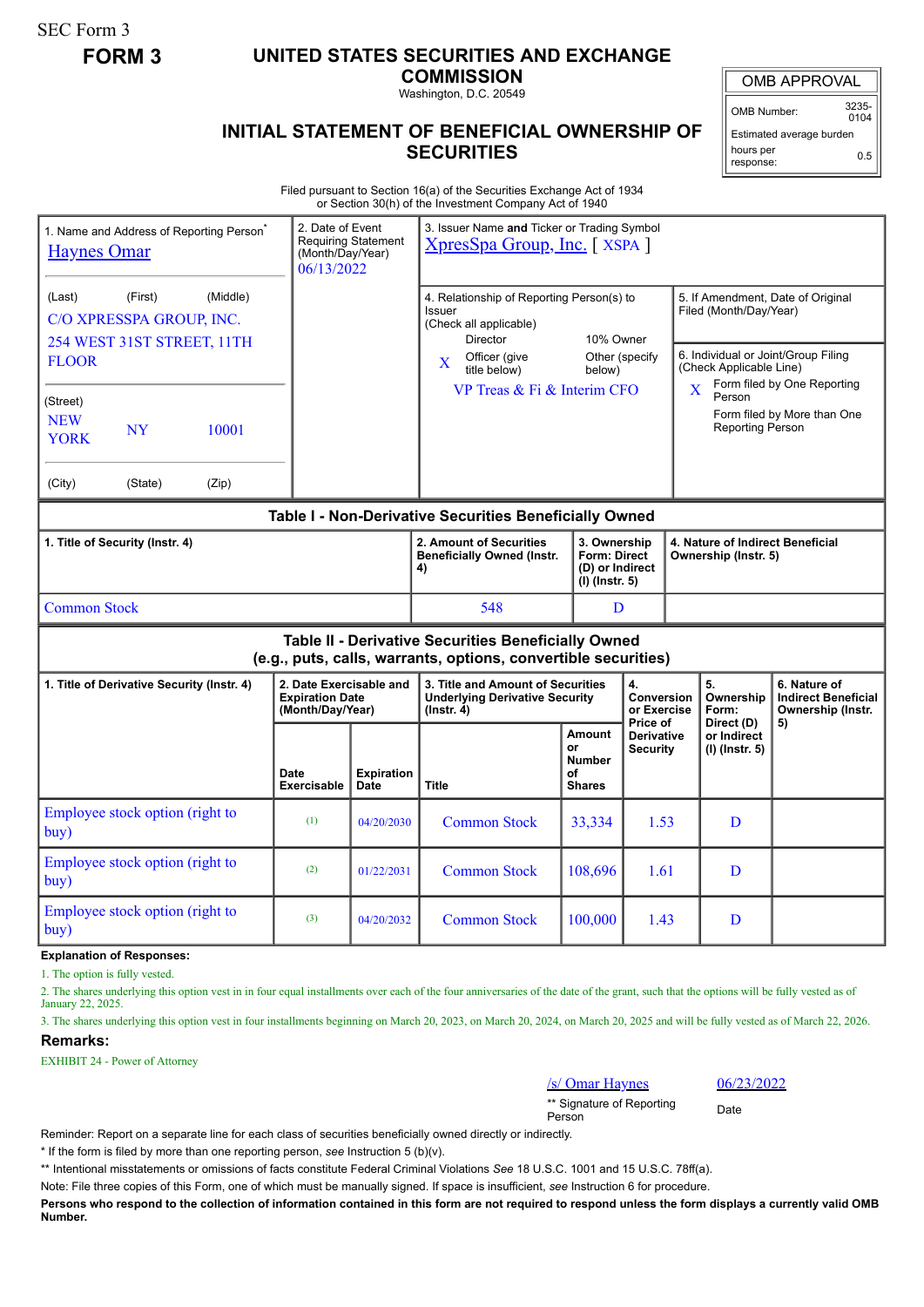SECTION 16 - EXHIBIT 24 POWER OF ATTORNEY

Know all by these presents that the undersigned hereby constitutes and appoints Cara Soffer and her successors in office and designees, signing singly, the undersigned's true and lawful attorney-in-fact to:

 (1) prepare, execute in the undersigned's name and on the undersigned's behalf, and submit to the U.S. Securities and Exchange Commission (the "SEC") a Form ID, including amendments thereto, and any other documents necessary or appropriate to obtain codes and passwords enabling the undersigned to make electronic filings with the SEC of reports required by Section 16(a) of the Securities Exchange Act of 1934 or any rule or regulation of the SEC;

 (2) execute and file for and on behalf of the undersigned, in the undersigned's capacity as an officer and/or director of XpresSpa Group, Inc. (the "Company"), Forms 3, 4 and 5 in accordance with Section 16(a) of the Securities Exchange Act of 1934 and the rules thereunder;

 (3) do and perform any and all acts for and on behalf of the undersigned which may be necessary or desirable to complete and execute any such Form 3, 4, or 5, complete and execute any amendment or amendments thereto, and timely file such form with the United States Securities and Exchange Commission and any stock exchange or similar authority; and

 (4) take any other action of any type whatsoever in connection with the foregoing which, in the opinion of such attorney-in-fact, may be of benefit to, in the best interest of, or legally required by, the undersigned, it being understood that the documents executed by such attorney-in-fact on behalf of the undersigned pursuant to this Power of Attorney shall be in such form and shall contain such terms and conditions as such attorney-in-fact may approve in such attorney-in fact's discretion.